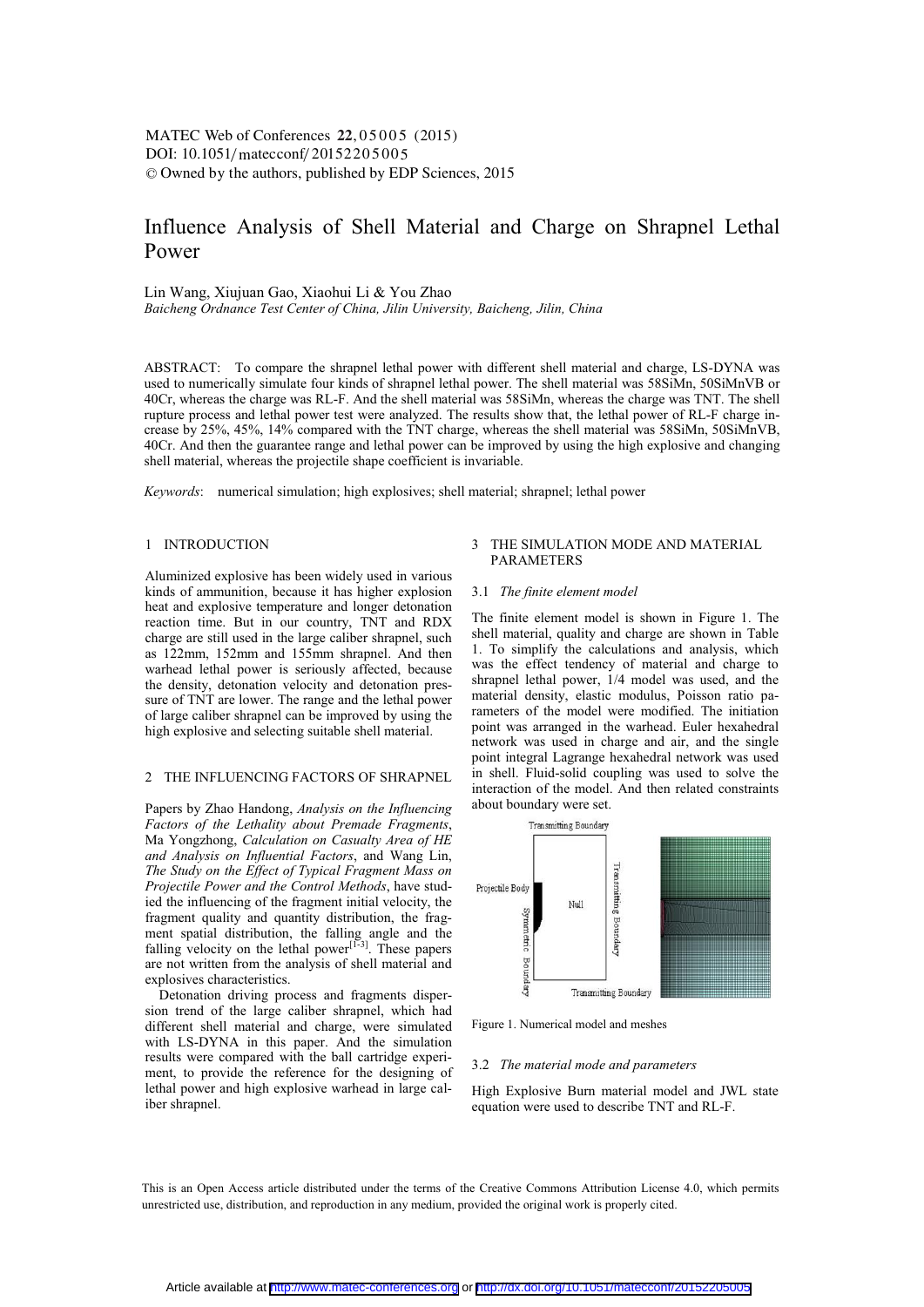# MATEC Web of Conferences

| Shell mate- | Shell quality | Charge     | Charge quality | Material densityp | Elastic modulus e | Poisson ratio |
|-------------|---------------|------------|----------------|-------------------|-------------------|---------------|
| rial        | (kg)          |            | (kg)           | $(\text{kg/m}^3)$ | (pa)              |               |
| 58simn      | 18.07         | RLF        | 3.8            | 7850              | $2.07E+11$        | 0.270         |
| 50simnyb    | 18.07         | RLF        | 3.8            | 7830              | $2.10E+11$        | 0.220         |
| 40Cr        | 18.07         | RLF        | 3.8            | 7870              | $2.11E+11$        | 0.277         |
| 58simn      | 18.27         | <b>TNT</b> | 3.2            | 7850              | $2.07E+11$        | 0.270         |

Table. 1: Parameters of the large calibre shrapnel

# Table. 2 Parameters of the TNT and RL-F

| parameters | $\rho/(kg.m^{-3})$ | $D/(m.s^{-1})$ | A/(GPa) | B/(GPa) |      | R,   | $\omega$ |
|------------|--------------------|----------------|---------|---------|------|------|----------|
| <b>TNT</b> | 580                | 6856           | 214.714 | 10.337  | 3.96 | .403 | 0.50     |
| $RL-F$     | 720                | 7680           | 372.100 | 7.120   | 4.40 | .300 | 0.33     |



(b) 58SiMn shell RL-F charge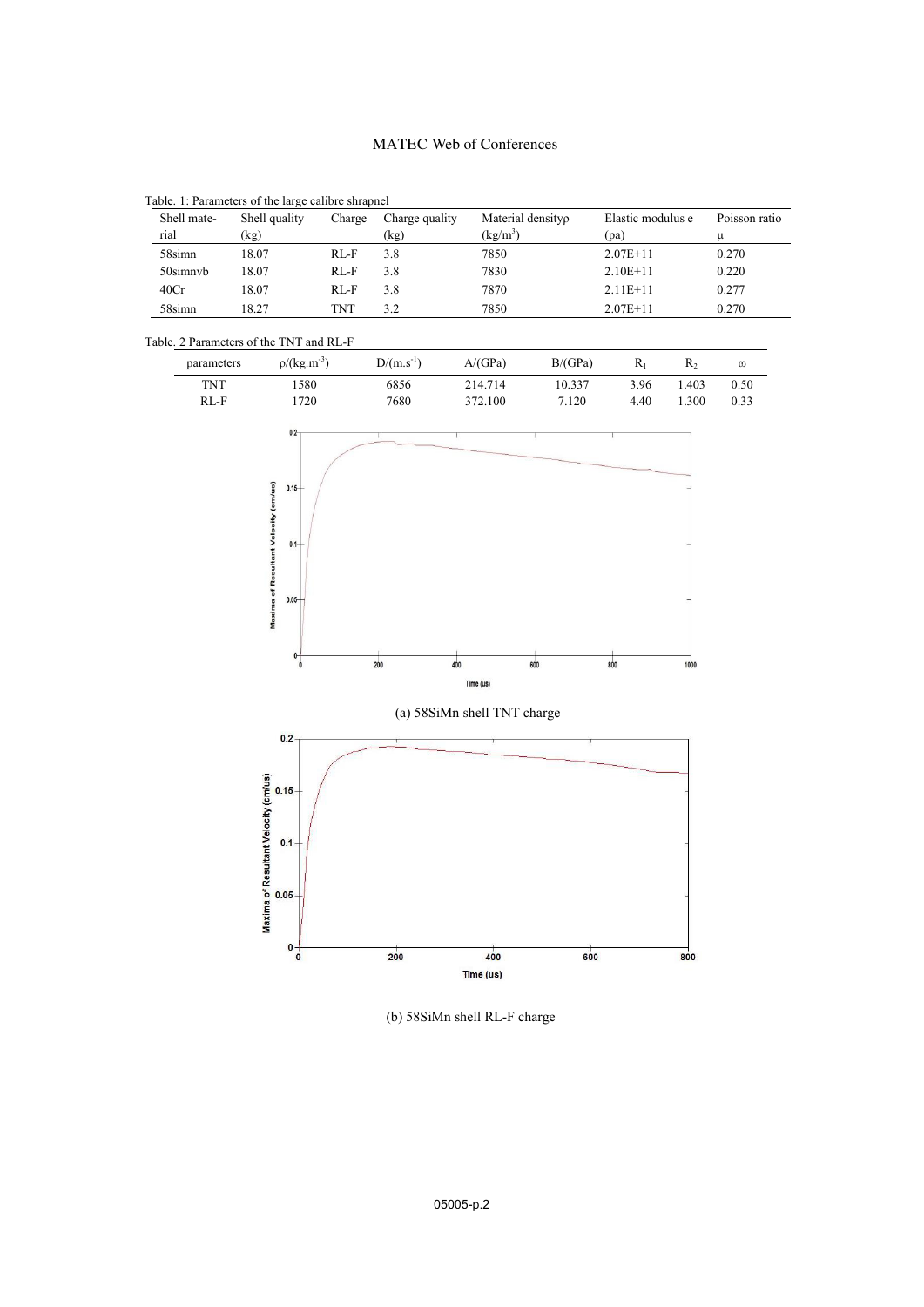



Figure 2 .The curve of the maximum fragment flying velocity



(a) 58SiMn shell TNT charge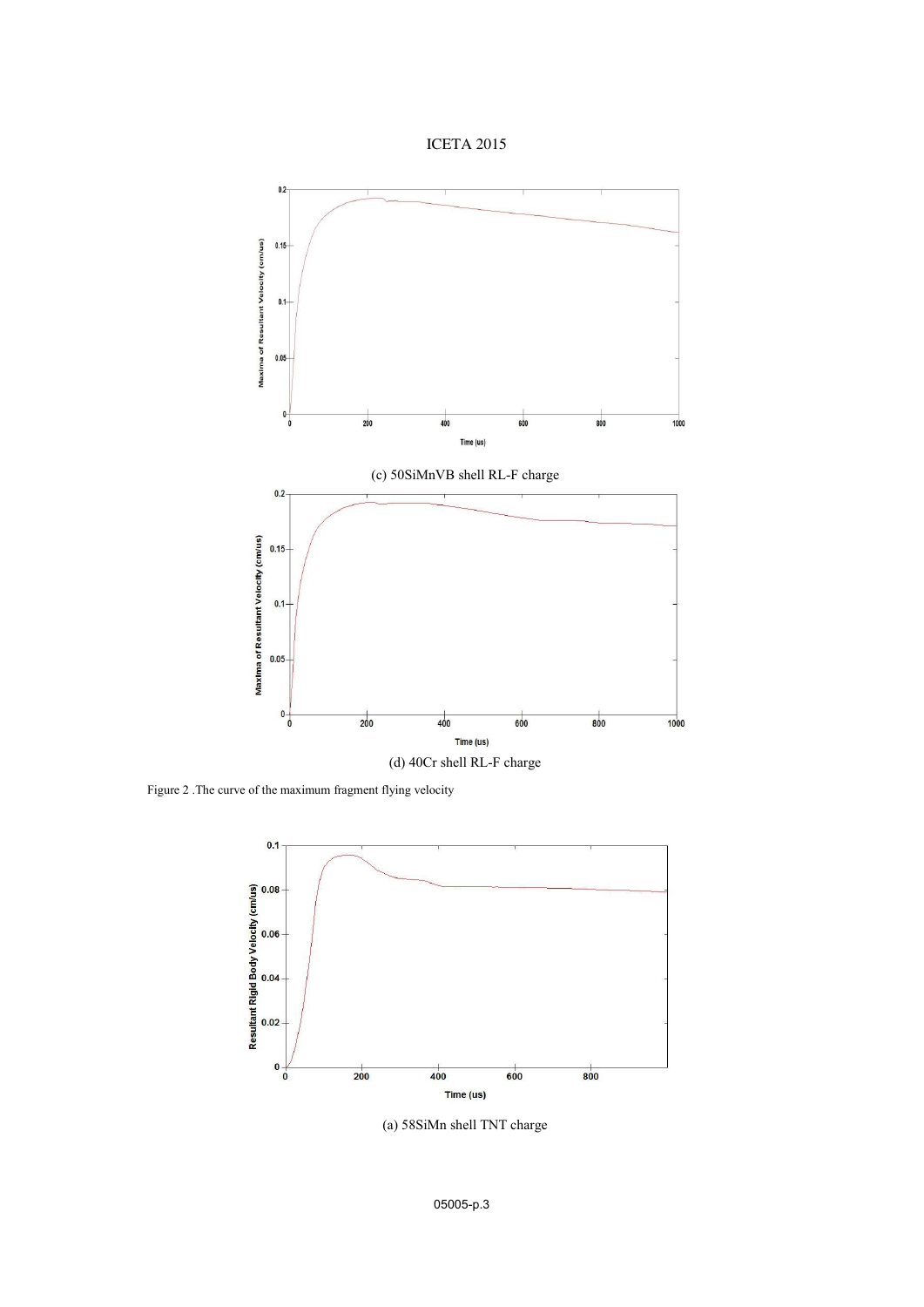MATEC Web of Conferences



(d) 40Cr shell RL-F charge

Figure 3 .The curve of the average fragment flying velocity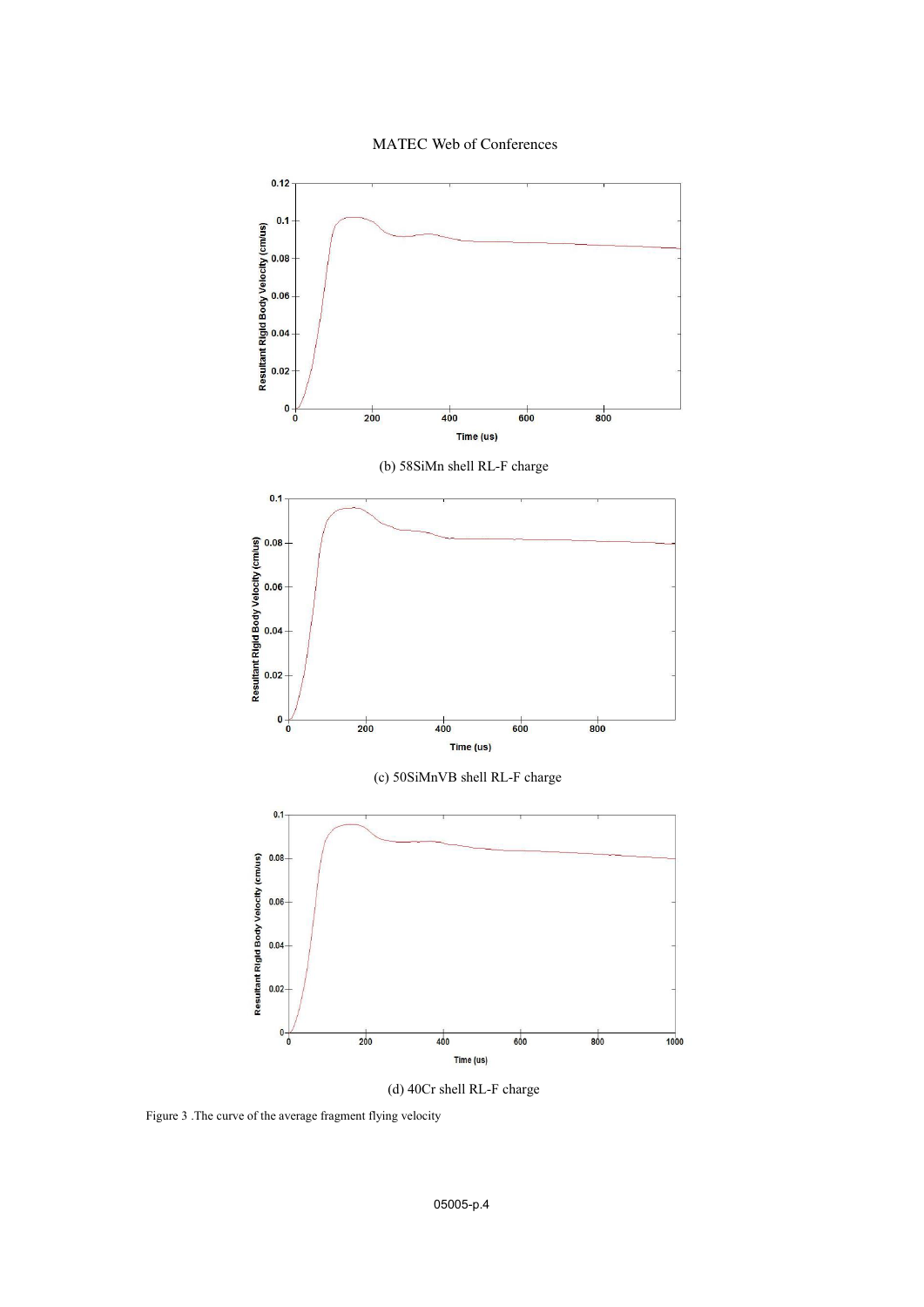Johnson Cook material model and Gruneisen state the equation were used to describe shrapnel shell material which was 58SiMn, 50SiMnVB or 40Cr. Explosive state equation about the pressure and volume is shown in Formula (1), and parameters are shown in Table  $2^{[4-7]}$ .

$$
P = A(1 - \frac{\omega}{R_1 V}) e^{-R_1 V} + B(1 - \frac{\omega}{R_2 V}) e^{-R_2 V} + \frac{\omega E}{V}
$$
 (1)

Where  $V=$  relative volume;  $E=$  initial internal energy; *A, B, R1, R2, ω*= Constant.

## 4 THE SIMULATION RESULTS ANALYSIS

### 4.1 *The fragment velocity*

Four kinds of warhead were studied by numerical simulation with the model and the parameters. Figure 2 is the curve of the max fragment flying velocity, and Figure 3 is the curve of the average fragment flying velocity.

Analyzing on the results of Figure 2 and Figure 3, the fragment maximum velocity and average velocity are the most, whereas shell material is 58SiMn and charge is RL-F. When shell material is 50SiMnVB and charge is RL-F, the velocity result takes second place. When shell material is 40Cr and charge is RL-F, the velocity result takes third place. When shell material is 58SiMn and charge is TNT, the velocity result takes fourth place. When material circumstances are the same, RL-F explosive is more powerful than the TNT explosive power, and it results in increasing the initial velocity. When loading condition is the same, shell material of 40Cr would lead to smaller muzzle velocity than other materials.

### 4.2 *The fragment number*

Unit failure model is used to describe the rupture process of warhead shell in this paper. In LS-DYNA, the program cannot automatically statistical fragment number, and unit would be removed gradually with the calculation, which would lead to the fragment number lesser than the actual situation. So the distribution of fragment number and mass mainly use theoretical analysis  $[8]$ . Figure 4 is the shell rupture simulation, in which the shell material is 58SiMn and charge is RL-F.



Figure 4. Shell rupture simulation

The empirical formula of shell rupture theory based on the Mott is show in Formula  $(1)$  [9]:

$$
N = 7130 \left(\frac{m}{M_0}\right)^{0.72} \tag{2}
$$

Where N refers to fragment numbers; M0 refers to shell metal quality; m refers to charge quality.

According to the calculation of Table 1, the total fragment number is about 2100.

### 5 THE VERIFICATION TEST



Figure 5. The comprehensive power of killing field

Figure 5 is the photograph of the power contrast test on the comprehensive power of killing field, and Table 3 is the test results. Results show that, killing power increases 25% when changing charge type and keeping shell material simultaneously, and lethal power increases 45% when changing the shell material and charge.

| Table.3: The results of the power contrast test |  |                                                 |  |
|-------------------------------------------------|--|-------------------------------------------------|--|
|                                                 |  | $C_{11}$ and $C_{21}$ and $C_{31}$ and $C_{41}$ |  |

| shell material | charge | fragment veloci-<br>ty(m/s) | fragment numbers<br>(ind) | average lethal<br>$area(m^2)$ | increase ampli-<br>tude $(\% )$ |
|----------------|--------|-----------------------------|---------------------------|-------------------------------|---------------------------------|
| 58SiMn         | RL-F   | 1680.10                     | 2048                      | 1769.20                       | 25                              |
| 50SiMnVB       | RLF    | 1607.12                     | 2257                      | 2061.28                       | 45                              |
| 40Cr           | RLF    | 1635.04                     | 1496                      | 1614.04                       | 14                              |
| 58SiMn         | TNT    | 1308.98                     | 2196                      | 1418.88                       |                                 |